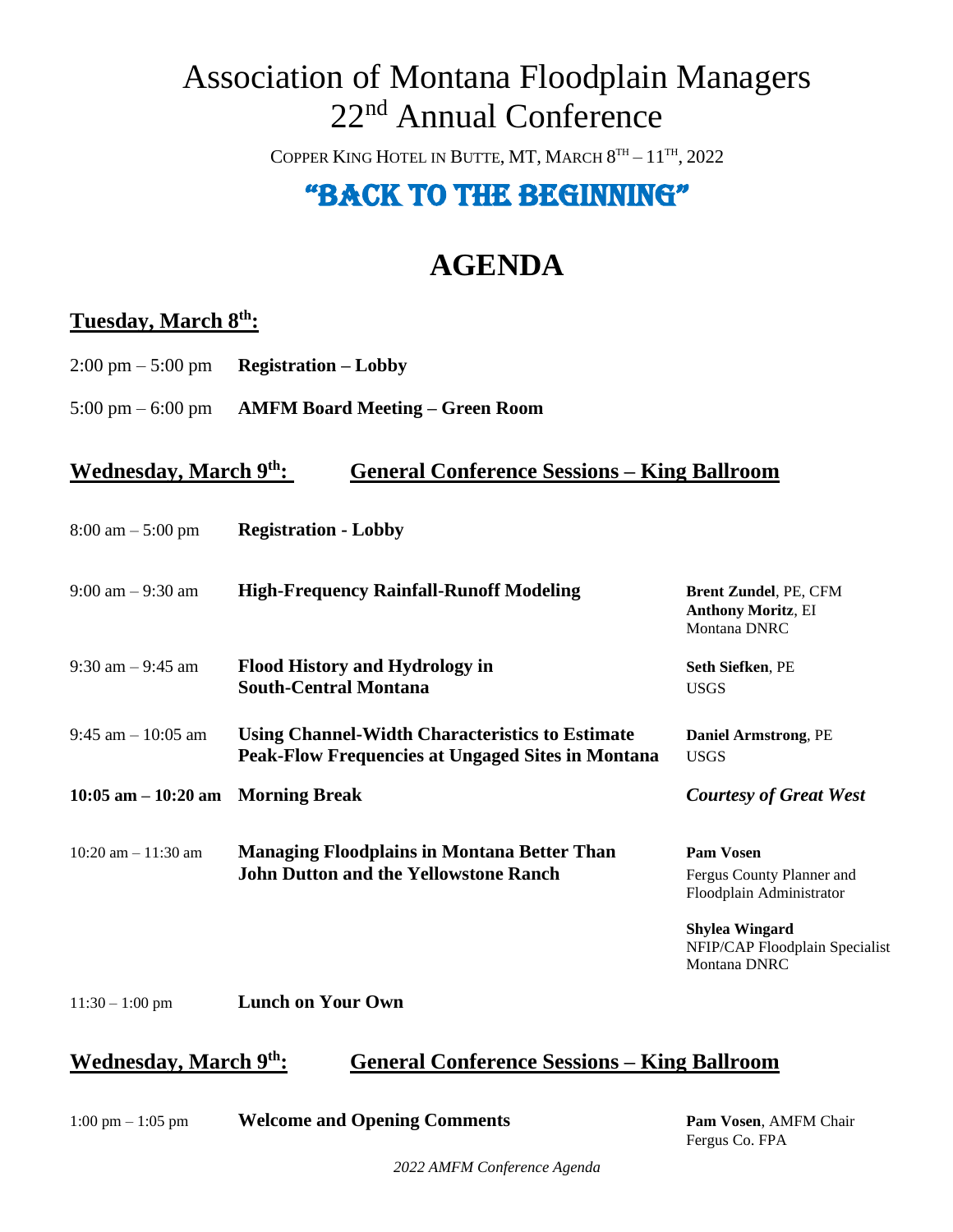| $1:05$ pm $-1:10$ pm                | <b>Message from Senator John Tester</b>                                                               | <b>Caitlin Avery</b><br><b>Congressional Staff</b>                                                 |
|-------------------------------------|-------------------------------------------------------------------------------------------------------|----------------------------------------------------------------------------------------------------|
| $1:10$ pm $-1:15$ pm                | <b>Message from Senator Steve Daines</b>                                                              | <b>Liz Dellwo</b><br>Legislative Assistant                                                         |
| $1:15$ pm $- 1:20$ pm               | <b>Message from Congressman Matt Rosendale</b>                                                        | <b>Jason Hoffman</b><br>Legislative Director                                                       |
| 1:30 pm $- 2:00$ pm                 | <b>Lessons Learned from an Unthinkable Crisis:</b><br>The 2021 Rapid Sheltering of Afghan Evacuees    | <b>Shaye Bodine</b><br>Floodplain Specialist / CAP Assistant<br>Montana DNRC                       |
| $2:00 \text{ pm} - 2:30 \text{ pm}$ | <b>Montana's State Floodplain Mapping Program:</b><br>Why Do You Want Updated Flood Risk Information? | Doug Brugger, PE, CFM<br>Tiffany Lyden, CFM<br>Peri Turk, CFM<br>Montana DNRC                      |
| $2:30$ pm $-3:15$ pm                | <b>Montana Regional Hazard Mitigation Planning Effort</b>                                             | Sara Hartley, CFM<br><b>State Hazard Mitigation Officer</b><br>Disaster & Emergency Services       |
| 3:15 pm-3:30 pm                     | <b>Afternoon Break</b>                                                                                | Courtesy of WET & Quantum<br><b>Spatial</b>                                                        |
| 3:30 pm $-4:00$ pm                  | <b>Mobile Homes, Flood Risk, and Solutions for</b><br><b>Montana Communities</b>                      | Kristin K. Smith, PhD<br><b>Headwaters Economics</b>                                               |
| 4:00 pm $-$ 4:30 pm                 | <b>Community Rating System (CRS) 101</b>                                                              | <b>Garrett Byma</b><br>ISO/CRS Technical Coordinator<br><b>Hailey Kirlin</b><br>ISO/CRS Specialist |
| 4:30 pm $-5:00$ pm                  | <b>Navigating a Remote River: Tips for Working</b><br><b>Effectively in Today's Virtual Workplace</b> | Shylea Wingard, CFM<br>NFIP/CAP Floodplain Specialist<br>Montana DNRC                              |
| $6:00 \text{ pm} - 9:00 \text{ pm}$ | <b>Evening Social</b>                                                                                 | <b>Courtesy of Morrison-</b><br><b>Maierle</b>                                                     |

#### **Thursday, March 10 th: Conference Sessions – King Ballroom**

| $8:00 \text{ am} - 5:00 \text{ pm}$ | <b>Registration - Lobby</b>                                                     |                                                              |
|-------------------------------------|---------------------------------------------------------------------------------|--------------------------------------------------------------|
| $9:00 \text{ am} - 9:45 \text{ am}$ | 2D Modeled Floodplains – Modeling Applications<br>and Unique Mapping Strategies | Greg Gabel, PE, CFM<br><b>DOWL</b>                           |
| $9:45$ am $-10:15$ am               | How Big is Too Big? Balancing Accuracy and<br><b>Utility in a 2D Model</b>      | <b>Andrew Park-Friend, PE</b><br>Michael Baker International |
|                                     | 2022 AMEM Conformace Agenda                                                     |                                                              |

*2022 AMFM Conference Agenda*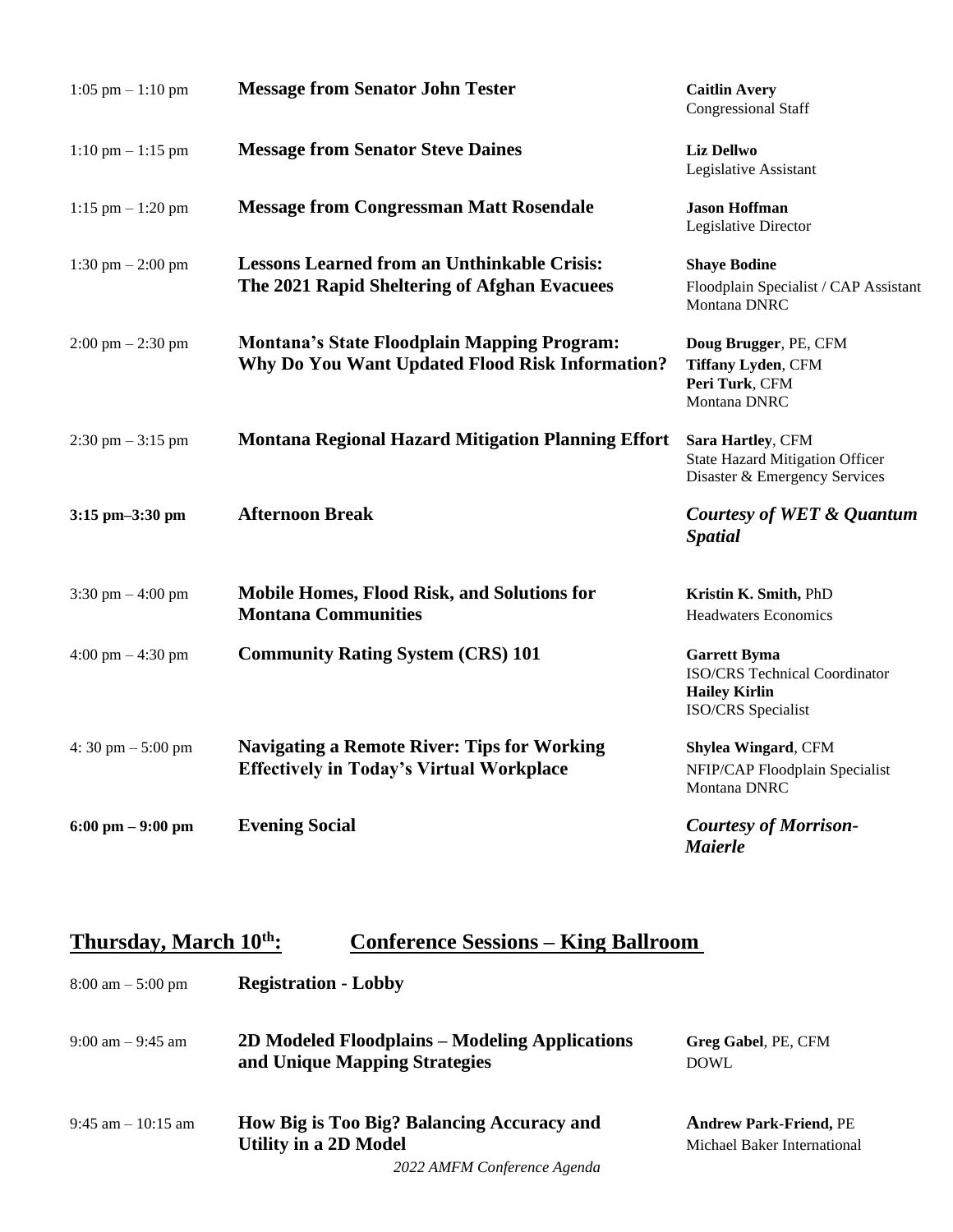| $10:15$ am $-10:45$ am              | <b>Morning Break</b>                                                                             | <b>Courtesy of WGM &amp; Respec</b>                                                                                              |
|-------------------------------------|--------------------------------------------------------------------------------------------------|----------------------------------------------------------------------------------------------------------------------------------|
| 10:45 am $- 11:15$ am               | <b>Warm Springs Creek Restoration &amp; Flood Modeling</b>                                       | Mace Mangold, PE<br>WGM Group<br><b>Dylan Pipinich</b> , Butte-Silver Bow                                                        |
| 10:45 am $-$ 11:30 am               | <b>Remediation to Remapping:</b><br>The Story of Silver Bow Creek                                | Jon Jupka, PE, CFM<br><b>Pioneer Technical</b><br><b>Tiffany Lyden</b><br>MT Mapping Outreach Coordinator<br><b>Montana DNRC</b> |
| 11:30 am $-1:00$ pm                 | <b>General AMFM Membership Luncheon Meeting</b><br>(Lunch on your own for non-members)           |                                                                                                                                  |
| $1:00$ pm $-1:15$ pm                | <b>DNRC Awards</b>                                                                               | Traci Sears, CFM<br>MT DNRC                                                                                                      |
| $1:15$ pm $- 2:00$ pm               | <b>Effective Communication of Flood Risk</b>                                                     | <b>Michael Day, PE</b><br>WGM Group                                                                                              |
| $2:00 \text{ pm} - 3:00 \text{ pm}$ | Looking back at the 2011 Flood Event in Musselshell<br><b>County and the City of Roundup</b>     | Traci Sears, CFM<br><b>MT NFIP Coordinator</b><br><b>Tiffany Lyden</b><br>MT Mapping Outreach Coordinator<br>Montana DNRC        |
| $3:00 \text{ pm} - 3:30 \text{ pm}$ | <b>Bair-Collins Restoration Project in Roundup</b>                                               | <b>Scott Graham</b><br>MT DEQ                                                                                                    |
| $3:30$ pm $-3:45$ pm                | <b>Afternoon Break</b>                                                                           | <b>Courtesy of Respec</b>                                                                                                        |
| 3:45 pm $-4:30$ pm                  | A Different Approach to Landowner Coordination<br>for Floodplains Structure & Bathymetric Survey | Logan Rice, EI<br><b>DOWL</b>                                                                                                    |
| 4:30 pm $-$ 5:15 pm                 | <b>Floodplains and Jurisdictional Boundaries</b>                                                 | Kristyn Mayernik, PE, CFM<br>Morrison-Maierle                                                                                    |
| 6:00 pm $-9:00$ pm                  | <b>Evening Social</b>                                                                            | <b>Courtesy of Dowl &amp; KLJ</b>                                                                                                |

### **Friday, March 11 th: Conference Sessions – King Ballroom**

| $9:00am - 9:30am$ | <b>Improving Community Resilience: Post-wildfire</b> | <b>Russ Anderson</b>        |
|-------------------|------------------------------------------------------|-----------------------------|
|                   | analyses on recently burned watersheds and a         | Michael Baker International |
|                   | predictive tool for mitigating watersheds at         |                             |
|                   | risk of wildfire.                                    |                             |